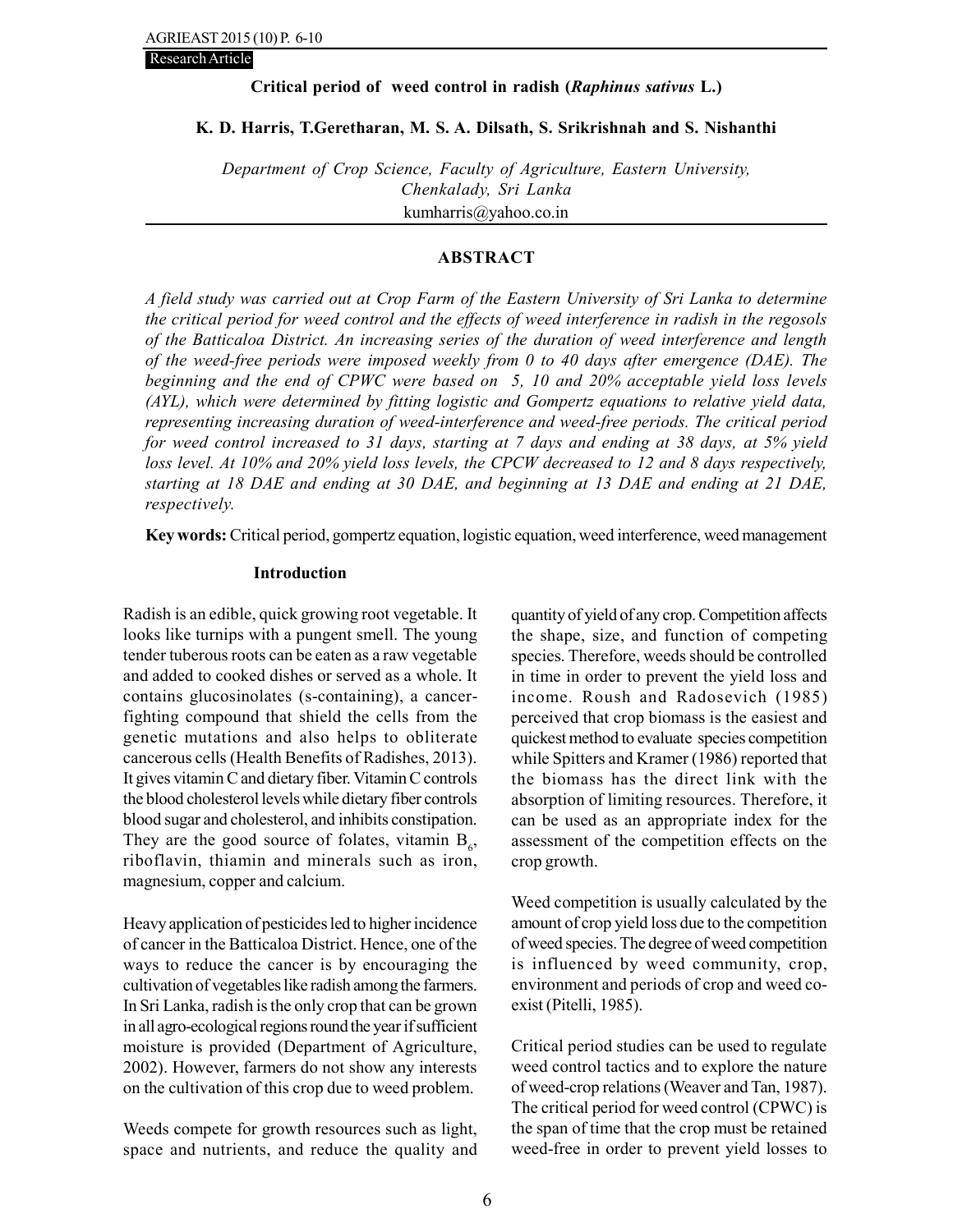a certain extent (Weaver and Tan, 1983, Evans et al., 2003 and Zimdahl, 2004). Swanton and Weise (1991) and Knezevic *et al.* (2002) recognized the CPWC as the main component of a successful integrated weed management (IWM) program. The CPWC is assessed by calculating the time period between two components of weed interference. These are; the critical weed interference period or the maximum length of time during which weeds emerging soon after crop planting can coexist with the crop without causing unacceptable yield loss, and the critical weed-free period or the minimum length of time required for the crop to be maintained weed-free before yield loss caused by late emerging weeds is no longer a concern (Evans et al., 2003 and Hall et al., 1992). It also identifies the most favourable time periods for the optimum integrated weed management (IWM) program (Swanton and Weise, 1991).

Many studies have determined the maximum acceptable yield loss (AYL) level between 2.5 and 10% (Knezeic et al., 2002). The AYL can be adjusted. However, it depends on various factors such as the cost of weed control and the financial gain ((Knezevic et al., 2015). This perception is closely related to the use of weed thresholds (Dawson, 1970) as the length of time that a crop can tolerate weed competition before yield loss goes beyond the cost of control. Even though studies on CPWC have been reported universally in diverse crops in varying environments, however, studies on CPWC on radish are scarce. Due to the lack of information on the competitive ability of weeds in radish, the present study was initiated to determine the effects of timing of weed removal and duration of weed interference on radish in the regosols of the Batticaloa District.

# Materials and Methods

A field experiment was conducted at the Crop Farm, Faculty of Agriculture, Eastern University, Sri Lanka during the period of April to June 2013 (Latitude of  $7^0$  43'N and the longitude of  $81^0$  42').

# Experimental site

The experimental site falls in the  $DL<sub>2</sub>$  agroecological region. The mean annual rainfall ranges from 1600 mm to 1970 mm and temperature varies from 25 to 32  $^{\circ}$ C. The major soil type of the field is sandy regosol.

#### Experimental plot

The land was ploughed upto a depth of 30-40 cm to provide fine tilth. Beds were made with the dimension of 3  $m<sup>2</sup>$  and separated by 0.5 m boundaries. The radish variety "Beeralu rabu'' seeds were sown in the bed at a spacing of 30 cm x 10 cm. All the cultural practices except weeding were carried out in accordance with the Department of Agriculture (Department of Agriculture, 2002).

# Experimental design

The experimental design was randomized complete block (RCBD) with three replications. Weedy and weed-free treatments were imposed. In weedy treatment, weeds were allowed to interfere with radish from emergence until 10, 20, 30 and 40 days, after which weeds were removed and plots were maintained weed-free throughout the experiment. In weed-free treatment, plots were maintained weed-free from emergence until 10, 20, and 30 and 40 days, after which weeds were allowed to remain throughout the experiment. Also, season-long weedy and season-long weed-free plots were maintained.

Natural weed populations were used in this experiment. The most common weed species were Amaranthus spp., Digitaria spp., Eleusine indica, Setaria spp. and Cyperus rotundus. Weed biomass was determined by removing the weeds from each plot by hoes and dried at 80°C for a period of 48 hours and then the weight was measured. Crop yield was evaluated by measuring tuber yield.

Relative yield from individual plots was calculated as the percentage of their corresponding weed-free plot yields. Nonlinear regression analysis was used to estimate the relative yield of radish as a function of rising duration of weed interference or as a function of the length of the weed-free period, according to the procedure outlined as reported by Knezevic et al. (2002).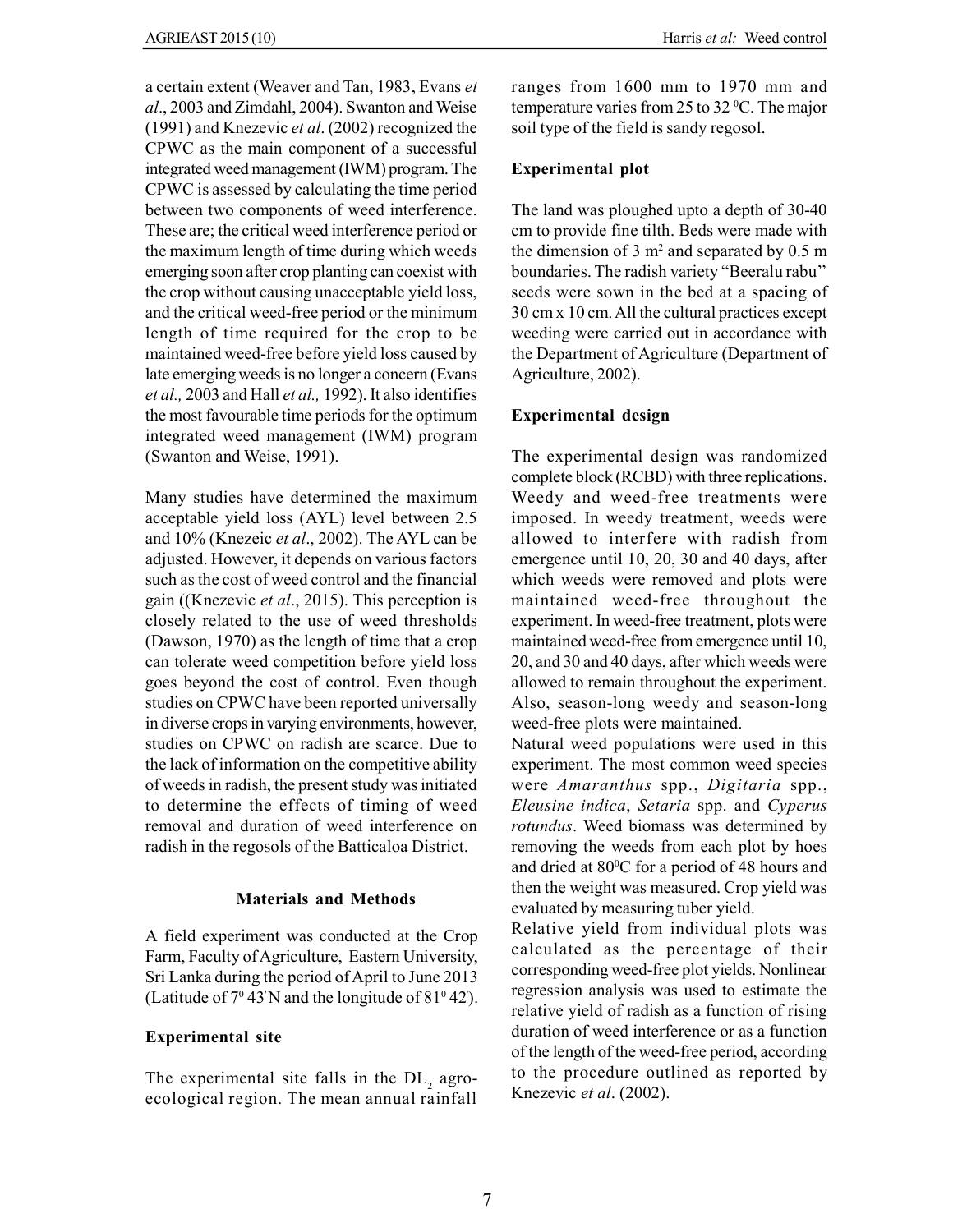#### Statistical analysis

A logistic equation, modified slightly from the equation proposed by Hall *et al.* (1992), was used to determine the effect of increasing duration of weed interference on relative yield of radish and to determine the beginning of the critical weedfree period of radish:

$$
RY = \left[ \left( \frac{1}{(D \, x \exp{[K \, x(T - x)] + F)}} \right) + \left( \frac{F - 1}{F} \right) \right] x \, 100 \ldots (Eq \, 1)
$$

Where, RY is the relative yield (percent of seasonlong weed-free yield),  $T$  is the duration of weed interference measured from the time of radish emergence in DAE,  $x$  is the point of inflection in DAE, and K is the parameter that limits the curvature of the function, and F is the lower asymptote - expected proportion of yield loss for the longest period of time of weed competition.

> The Gompertz model was used to predict the relationship between the increasing duration of weed interference on yield under increasing length of the weed-free period (Hall et al., 1992 and Knezevic et al., 2002). The model has the following form

$$
Ry = a \times \exp(-b \times \exp[-k \times T])
$$
 ... (Eq. 2)

Where,  $Ry$  is the relative yield (% season-long weed-free yield),  $a$  is the theoretical maximum or asymptote yield,  $b$  is the yield when time equals to zero and  $k$  represents the slope and  $T$  is the length of the weed-free period after crop emergence (planting) in days.

The logistic equation was used to determine the beginning of the CPWC, and the Gompertz equation was used to determine the end of the CPWC for acceptable yield loss levels of 5%, 10%, and 20%. The goodness of fit was studied in terms of minimum mean square error (MSE) and maximum  $\mathbb{R}^2$ . All the statistical analysis were performed by using SAS and SPSS statistical software.

#### Results and Discussion

Radish yield response to increasing duration of weed infested period or weed- free period was adequately described by the regression models with  $R^2$  values of 0.98 and 0.97 respectively. A logistic model was fitted to relative yields of radish (expressed as a percentage of the weedfree control) as a function of increasing duration of weed interferences (days) (Table 1). The entire parameters estimate in logistic model were significant ( $p<0.05$ ). This provides sufficient evidence to conclude that the parameters of the logistic model were not equal to zero and relative yield and duration of weed interference were significant. In addition, Gompertz model revealed that relative yields of radish (expressed as a percentage of the weed-free control) as a function of increasing duration of the weed-free period (days). The entire parameters estimate in Gompertz model were significant ( $p<0.05$ ). This further confirmed that the parameters of Gompertz model were not equal to zero and relative yield and duration of weed interference were significant.

|  |  |  | Table: 1 Parameter estimations for the logistic and Gompertz equations for relative yield |  |
|--|--|--|-------------------------------------------------------------------------------------------|--|
|  |  |  |                                                                                           |  |

| Logistic |        |        |    | Gompertz |         |       |
|----------|--------|--------|----|----------|---------|-------|
|          |        |        |    |          | В       | n     |
| 0.2388   | 1.3112 | 0.6306 | 14 | 100.2    | 2936. ا | 0.835 |

The length of the CPWC in radish was 31, 20 and 8 days with 5, 10 and 20% acceptable yield loss levels (AYL), respectively. The onset of the

CPWC was 7 DAE at 5% AYL. Further 10 DAE and 13 DAE at 10 and 20% AYL, respectively (Figure 1).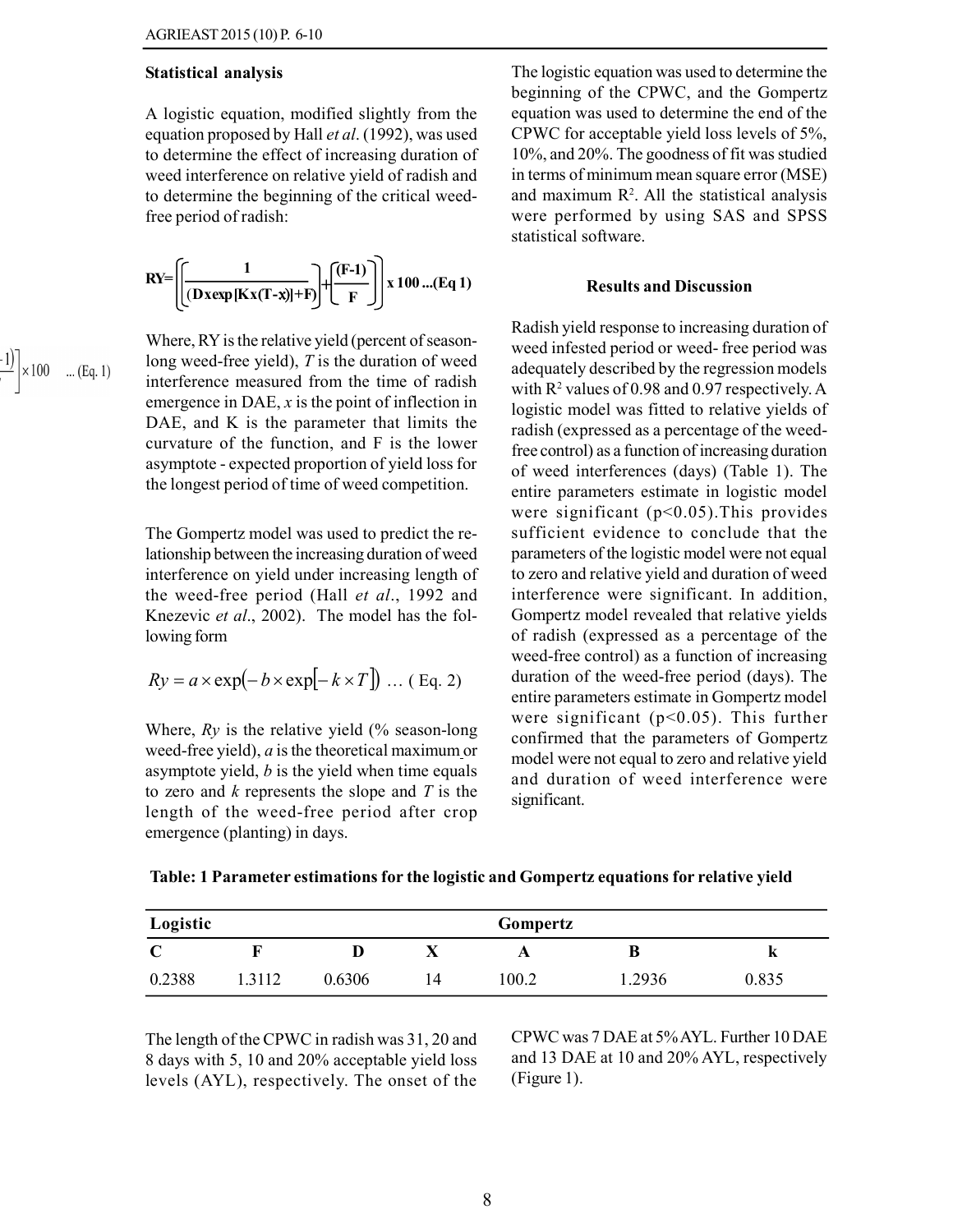

Figure 1. Effect of weed interference on total yield of radish. Increasing duration of weed interference

 $\epsilon$  ) fitted curves as calculated by the logistic equation; increasing weed-free period.

 $\Delta$ ) fitted curves as calculated by the Gompertz equation. Dots represent observed data.

From a weed management standpoint, weed control should, therefore, start one week after crop emergence to avoid a yield loss of more than 5%. The CPWC for AYL of 5, 10 and 20% ended at 38 DAE, 30 DAE and 21 DAE (Table 2).

# Table: 2 The critical period of weed control (CPWC) was calculated from Logistic and Gompertz equations

|       | AYL Beginning of CPWC End of CPWC<br>(DAE) | (DAE) |  |  |
|-------|--------------------------------------------|-------|--|--|
| $5\%$ |                                            | 38    |  |  |
| 10%   | 10                                         | 30    |  |  |
| 20%   | 13                                         | 21    |  |  |
|       |                                            |       |  |  |

(AYL) expressed as days after emergence (DAE)

As the length of weed existence increased, the tuber yield lessened. This might be due to the competition of the weed species with radish and their total biomass. The differences in yield losses were also due to the intensity of weeds and their infestation on radish plants. However, studies on CPWC in radish were not reported earlier in elsewhere and the yield loss in radish due to weed competition was greater and this will be a foremost constraint in the cultivation of radish.

The duration of the weed-free period indicated that radish is vulnerable to the weed competition up to 3-4 weeks after planting and weed control is necessary in order to prevent the unacceptable yield loss. There is no evidence to support this finding. CPWC gives useful information to the producers and the best time for controlling the weeds (Norsworthy and Oliveira, 2004). But, CPWC fluctuates with the location, time, and crops. It also showed that long CPWC in radish results in the severe competition of weeds. If the weed population is high, necessary care should be taken to protect the radish from weed competition immediately after the emergence of the seedlings. To avoid the cost involved in controlling the weeds and reduce the herbicide damage on the environment, one or two hand weeding can be adopted.

# Conclusion

Weed control is one of the most important factors that determine the crop yields. The weed-free period during early growth stages assures the seedlings to follow the normal growth and development and achieve maximum yield potential. During this period, crop seedlings strengthen their advantage over later emerging weeds and this reduces the amount of weed competition for growth resources.